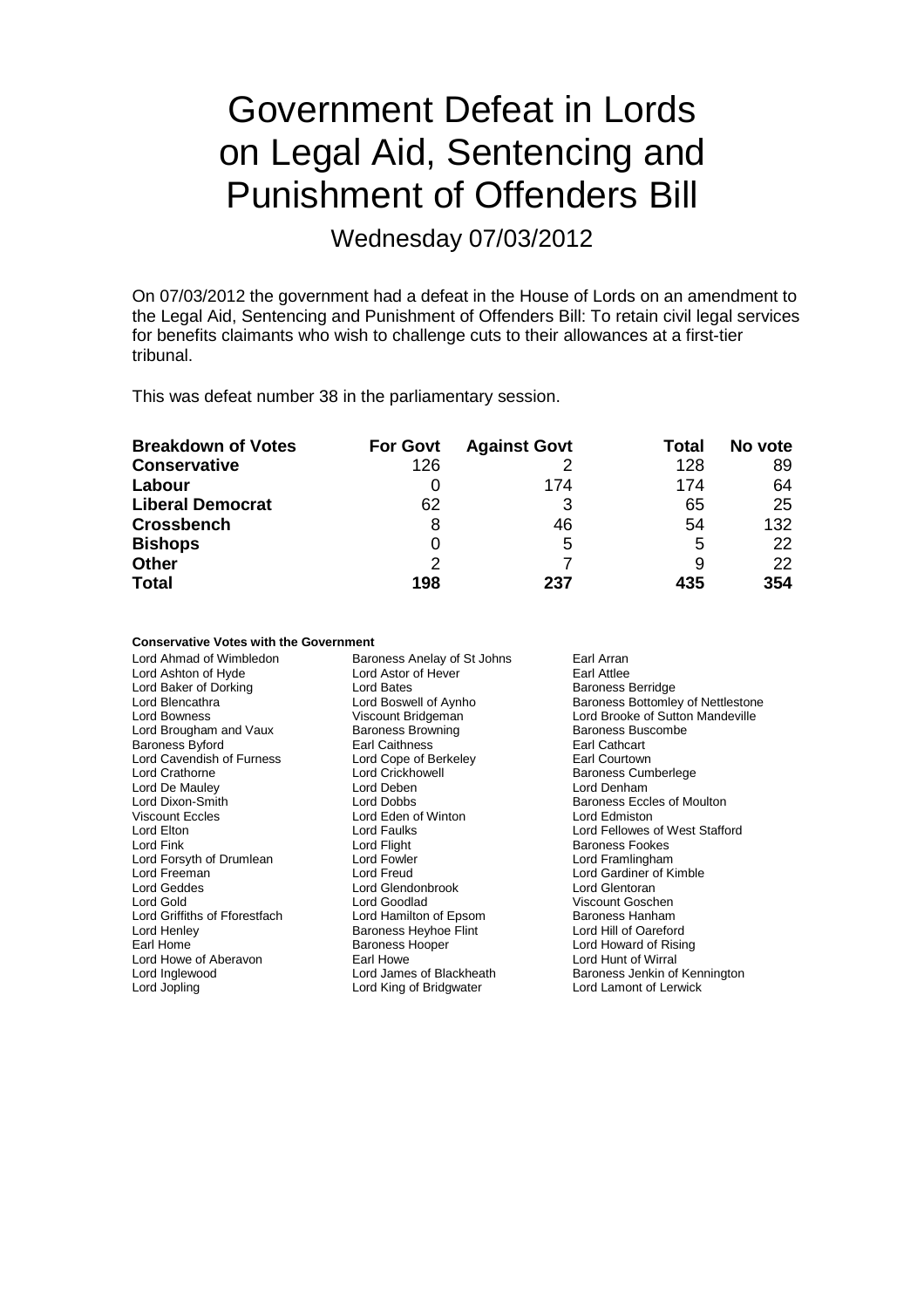Lord Lawson of Blaby Lord Lexden Earl Lindsay Lord Lingfield **Earl Liverpool**<br>
Lord Luke **Earl Lord Lyell** Lord Luke Lord Lyell Lord MacGregor of Pulham Market Lord Marland Lord Marlesford Baroness Miller of Hendon<br>
Duke of Montrose Lord Moore of Lower Marsh Baroness Morris of Bolton Baroness Neville-Jones **Lord Norton of Louth** Baroness C<br>
Lord Patten **Baroness Perry of Southwark** Lord Popat Baroness Rawlings Lord Reay Lord Ribeiro Lord Risby **Lord Sanderson of Bowden** Lord Sassoon<br>
Baroness Seccombe **Lord Selse Lord Selse Consumers** Lord Selse Lord Selse Lord Selse Lord Selse Lord Selse Lord Selse Baroness Seccombe Lord Selkirk of Douglas Lord Selsdon Baroness Shephard of Northwold Earl Shrewsbury **Execute Constitutes Constitutes**<br>Baroness Stedman-Scott Baroness Stowell of Beeston Lord Strathclyde Lord Taylor of Holbeach Viscount Trenchard Lord Trimble Lord True<br>
Viscount Ullswater Baroness Verma<br>
Viscount Ullswater Baroness Verma Viscount Ullswater Baroness Verma Lord Wade of Chorlton<br>
Lord Wakeham Baroness Warsi Lord Wasserman Lord Wakeham **Baroness Warsi** Cord Wakeham Baroness Warsi **Lord Wasserman**<br>Baroness Wheatcroft **Baroness Wilcox** Christ Count Younger

Lord Moore of Lower Marsh Baroness Morris of E<br>
Lord Norton of Louth Baroness O'Cathain Express Perry of Southwark Lord Popat<br>
Lord Reav Lord Ribeiro Lord Shaw of Northstead Lord Sheikh<br>Earl Shrewsbury Lord Spicer Baroness Stowell of Beeston Lord Strathcly<br>
Viscount Trenchard Lord Trimble

**Conservative Votes against the Government**<br>Lord Newton of Braintree **Lord Stewartby** Lord Newton of Braintree

### **Labour Votes with the Government**

#### **-**

### **Labour Votes against the Government**

Baroness Adams of Craigielea Lord Adonis Lord Ahmed Lord Anderson of Swansea **Baroness Andrews** Baroness Armstrong of Hill Top<br>Baroness Bakewell **Baroness Baroness Armstrong Cord Barnett** Lord Bassam of Brighton Lord Berkeley Cord Bassam of Brighton Lord Bhatta<br>
Lord Bilston Cord Borrie<br>
Lord Borrie Lord Boyd of Duncansby Lord Bradley Lord Bragg Lord Brooks of Tremorfa **Lord Brooks Constant Lord Brooks Constant** Lord Campbell-Savours Cord Clinton-Davis<br>
Lord Clark of Windermere Lord Clinton-Davis Baroness Cohen of Pimlico **Lord Collins of Highbury** Baroness Corston<br>
Lord Cunningham of Felling Lord Davies of Oldham Lord Davies of Coity Lord Cunningham of Felling Lord Davies of Oldham Lord Davies of Consumers Corporation Lord Davies of Coity<br>
Lord Donoughue<br>
Baroness Dean of Thornton-le-Fylde Baroness Donaghy Baroness Dean of Thornton-le-Fylde Baroness Donaghy Lord Donoughue Lord Donoughy<br>Baroness Drake Lord Lord Dubs Lord Dubs Baroness Drake **Lord Dubs** Lord Dubs Lord Elder Lord Elder The Lord Elder Cord Elder Lord Evans of Parkside Baroness Farrington of Ribbleton Lord Faulkner of Worcester The Lord Filkin<br>
Lord Foster of Bishop Auckland Lord Foulkes of Cumnock Baroness Gale Lord Foster of Bishop Auckland Lord Foulkes of Cumnock Baroness Gale<br>Baroness Gibson of Market Rasen Lord Giddens Lord Glasman Baroness Gibson of Market Rasen Lord Giddens<br>Baroness Golding Lord Goldsmith Baroness Gould of Potternewton Lord Graham of Edmonton Lord Grantch<br>
Lord Grenfell Lord Griffiths of Burry Port Lord Grocott Lord Grenfell Lord Griffiths of Burry Port Lord Grocott Lord Hart of Chilton **Lord Haskel** Lord Haskel **Lord Haworth**<br>Baroness Hayter of Kentish Town Baroness Healy of Primrose Hill Baroness Henig Baroness Hayter of Kentish Town Baroness Hilton of Eggardon Lord Hollick Baroness Hilton of Eggardon Lord Hollick in the Baroness Hollis of Heigham<br>
Lord Howarth of Newport Baroness Howells of St Davids Lord Howie of Troon Lord Howarth of Newport **Baroness Howells of St Davids** Lord Howie of Troon<br>
Lord Hoyle **Communist Communist Communist Communist Communist Communist Lord Hughes of Woodside** Lord Hoyle<br>
Lord Hunt of Kings Heath<br>
Lord Irvine of Lairg<br>
Lord Irvine of Lairg Lord Jones **Exercise State Baroness Jones of Whitchurch** Lord Jordan<br>Lord Judd Lord Kennedy of Southwark Baroness Ke Lord Judd<br>
Lord Judd Lord Kennedy of Southwark Baroness Kennedy of The Shaws<br>
Lord Kestenbaum Baroness King of Bow Lord King of West Bromwich Lord Kestenbaum Baroness King of Bow Lord King of West Bromwich Lord Knight of Weymouth

Baroness Bakewell **Baroness Bakewell**<br>
Lord Berkeley **Communist Communist Lord Bhattacharyya** Baroness Blackstone Lord Borrie<br>
Lord Bradley Lord Bragg<br>
Lord Bragg Lord Brooke of Alverthorpe Lord Brookman<br>
Lord Brooke of Alverthorpe Lord Campbell-Savours Lord Clark of Windermere Lord Clinton-Davis<br>
Lord Collins of Highbury Baroness Corston Lord Evans of Temple Guiting Lord Evans Lord Evans of Temple Guiting Lord Evans Lord Goldsmith<br>
Lord Graham of Edmonton<br>
Lord Grantchester Lord Harris of Haringey Lord Harrison<br>
Lord Haskel Cord Haworth Baroness Kinnock of Holyhead Lord Kirkhill<br>
Lord Layard Lord Lea of Crondall

Viscount Younger of Leckie

Lord Janner of Braunstone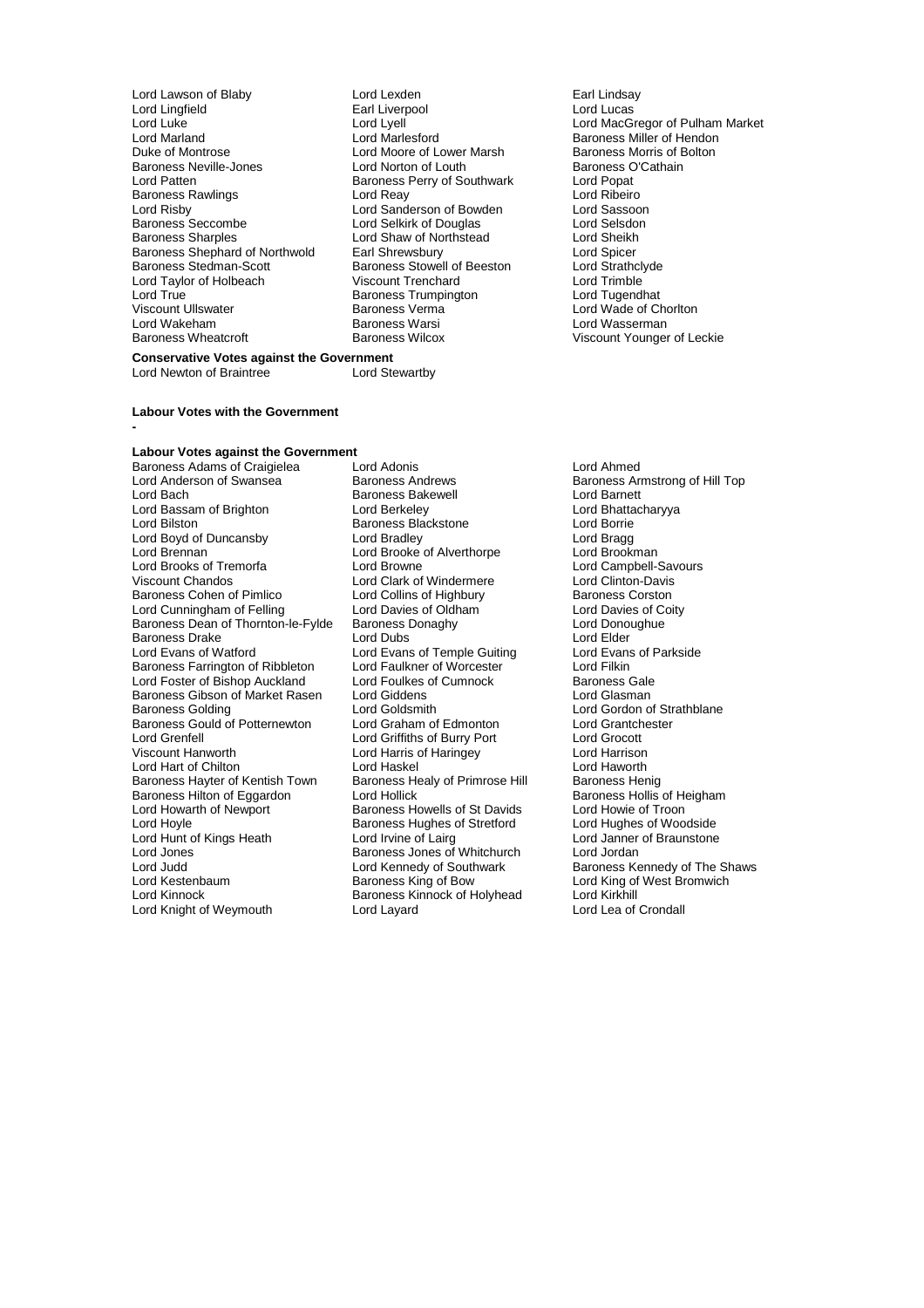Lord Levy **Baroness Liddell of Coatdyke** Lord Liddle<br>
Lord Lipsey **Baroness Lister of Burtersett** Lord Lympne Lord Lipsey<br>
Lord Macdonald of Tradeston<br>
Lord MacKenzie of Culkein Baroness Mallalieu Lord Mandelson Baroness Massey of Darwen Baroness McDonagh Baroness McIntosh of Hudnall<br>
Lord Mitchell<br>
Lord Monks Lord Mitchell **Lord Monks**<br>
Lord Monks **Baroness Morgan of Huyton**<br>
Baroness Morgan of Ely **Lord Morgan Communist Communist Communist Communist Communist Communist Communist Communist Communist Communist Communist Communis** Baroness Morgan of Ely **Lord Morgan** Cord Morgan Baroness Morris of Yardley<br>
Lord Morris of Aberavon Lord Morris of Handsworth Lord Myners Lord Morris of Aberavon Lord Morris of Handsworth Lord Myners Lord Patel of Blackburn Lord Pendry<br>Baroness Pitkeathley Lord Plant of Highfield Baroness Pitkeathley **Lord Plant of Highfield** Hight Lord Ponsonby of Shulbrede<br>
Lord Prescott **Lord Ponsonby Consomer Console Baroness Prosser** Lord Radice Lord Prescott **Contains Community**<br>Baroness Ramsay of Cartvale **Lord Rea** Baroness Ramsay of Cartvale Lord Rea Baroness Rendell of Babergh<br>
Lord Richard Lord Rosser Lord Rowlands Baroness Royall of Blaisdon Lord Sawyer Communication Baroness Scotland Cord Sawyer Communication Baroness Scotla<br>Lord Sewel Communication Baroness Sherlock Communication Cord Cordination Baroness Smith of Basildon<br>
Lord Stevenson of Balmacara<br>
Lord Stone of Blackheath Baroness Taylor of Bolton Lord Taylor of Blackburn and Lord Temple<br>
Lord Tomlinson Lord Tomlinson Lord Touhig **Baroness Thornton Lord Tomlinson Lord Tomlinson**<br>
Lord Triesman Lord Tunnicliffe Baroness Wall of New Barnet Lord Warner Lord West communist Unit Allen Cord West of Spithead West of Spithead<br>
Baroness Wheeler Cord Whitty Baroness Wheeler Baroness Whitaker<br>
Lord Williams of Flyel Baroness Whitaker Lord Williams of Elvel **Lord Winston** Lord Winston **Lord Winston Lord Wood of Anfield**<br>
Lord Woolmer of Leeds **Baroness Worthington** Lord Young of Norwoo

Lord O'Neill of Clackmannan Lord Patel of Lord Pendry<br>
Lord Pendry Cord Peston Lord Rosser **Lord Rowlands**<br>
Lord Sawyer **Lord Rowlands**<br>
Lord Sawyer **Baroness** Scotland of Asthal Baroness Sherlock Viscount Si<br>
Lord Snape Lord Solev

## **Liberal Democrat Votes with the Government**

Baroness Bonham-Carter of Yarnbury Lord Bradshaw<br>Lord Burnett Lord Chidgey Lord Burnett **Lord Childgey** Lord Clement-Jones<br>
Lord Cotter Lord Cotter Lord Cholakia Lord Cotter Lord Cotter Lord Cotter Lord Dykes Baroness Falkner of Margravine Baroness Gard<br>Earl Glasgow **England Lord Goodhart** Baroness Harris of Richmond Lord Hussain<br>Baroness Jolly Cord Jones of Cheltenham Baroness Kramer Baroness Jolly **Lord Jones of Cheltenham** Baroness Kramer<br>Baroness Linklater of Butterstone Lord Loomba **Baroness Lord Macdonald of River Glaven** Baroness Linklater of Butterstone Lord Loomba Lord Macdonald Cord Macdonald Cord Machanas Lord Machally<br>Baroness Maddock Cord Cord Marks of Henley-on-Thames Lord McNally Baroness Maddock Lord Marks of Henley-on-Thames<br>Baroness Miller of Chilthorne Domer Lord Newby Baroness Miller of Chilthorne Domer Lord Newby Baroness Nicholson of Winterbourne<br>Baroness Northover Lord Oakeshott of Seagrove Bay Lord Palmer of Childs Hill Baroness Randerson **Lord Razzall**<br>
Lord Rennard **Lord Roberts** of Llandudno Lord Sharkey **Lord Sharman** Lord Sharman Baroness Sharp of Guildford<br>
Lord Sharp Lord Sharp Lord Sharp Lord Smith of Clifton Lord Stoneham of Droxford Lord Storey Lord Taverne Lord Tope **Communist Communist Communist Communist Communist Communist Communist Communist Communist Communist Co**<br>
Lord Wallace of Saltaire **Lord Wallace of Tankerness** Baroness Walmsley Baroness Williams of Crosby

Lord Alderdice **Baroness Barker**<br>
Lord Bradshaw **Baroness Barker** Lord Dholakia<br>
Baroness Garden of Frognal
Lord German Lord Goodhart Christian Corporation Baroness Hamwee<br>1997 - Baroness Hussein-Ece Eord Oakeshott of Seagrove Bay Lord Palmer of C<br>Lord Razzall Childs Hills Hills Hills Hills Hills Hills Hills Hills Hills Hills Hills Hills Hills Hills Hills H Lord Shutt of Greetland Lord Smith of Cord Smith of Lord Smith of Cord Smith of Cliftonnes Baroness Thomas of Winchester Lord Wallace of Tankerness<br>Lord Willis of Knaresborough

**Liberal Democrat Votes against the Government**

Lord Macdonald of Tradeston Lord MacKenzie of Culkein Lord Mackenzie of Framwellgate Lord Maxton Lord McAvoy Lord McAvoy Lord Clenscorrodale<br>Baroness McDonagh Baroness McIntosh of Hudnall Lord McKenzie of Luton Lord Stone of Blackheath Baroness Symons of Vernham Dean<br>
Lord Taylor of Blackburn Lord Temple-Morris Lord Tunnicliffe **Baroness Turner of Camden**<br>
Lord Warner **Cammen Lord West of Spithead** Lord Young of Norwood Green

Lord Roberts of Llandudno Baroness Scott of Needham Market<br>
Lord Sharman Baroness Sharp of Guildford

Lord Carlile of Berriew Baroness Doocey